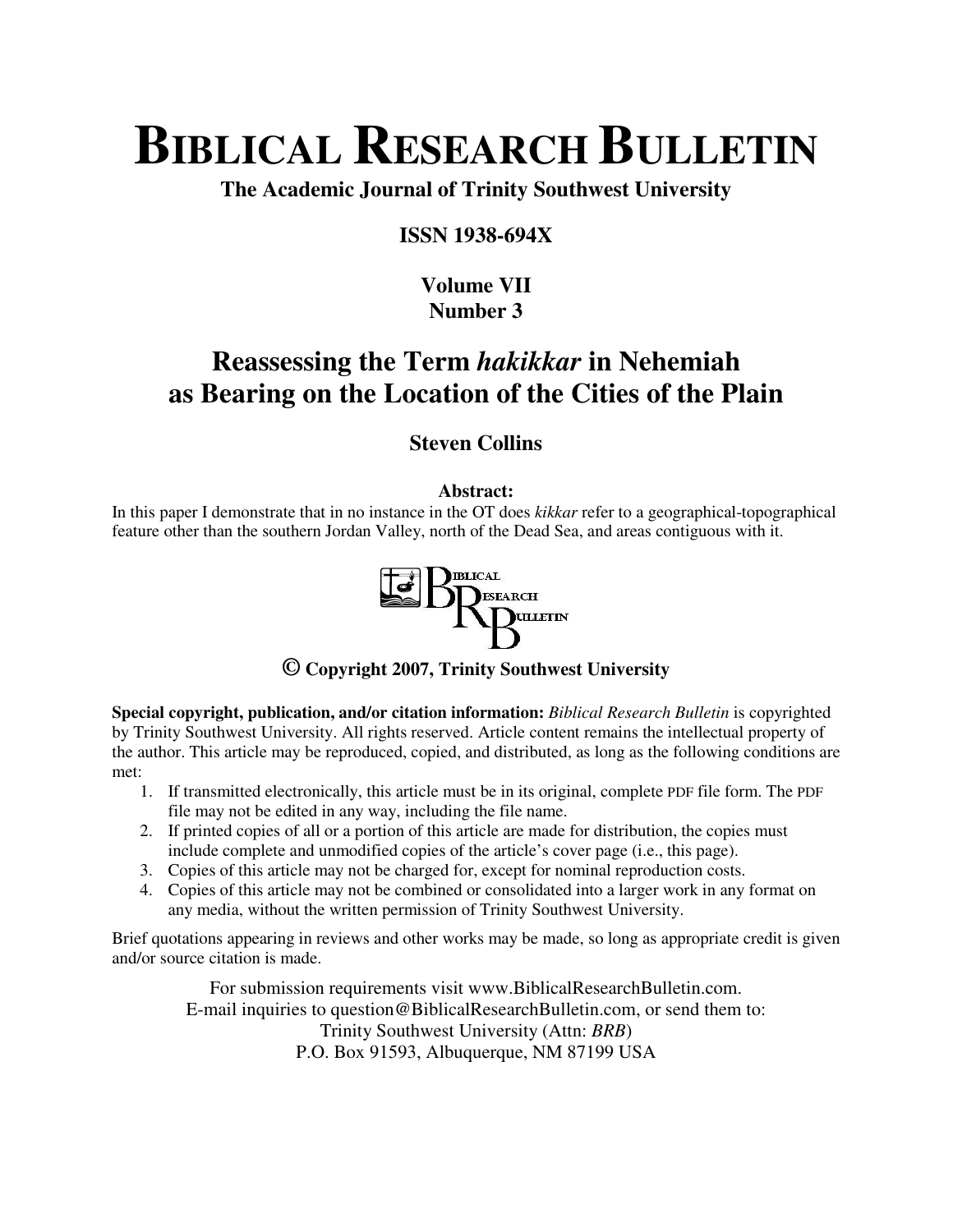# **Reassessing the Term** *hakikkar* **in Nehemiah as Bearing on the Location of the Cities of the Plain**

#### **Steven Collins**

Dean, College of Archaeology, Trinity Southwest University

When I originally produced the textual research in conjunction with my (then) little monograph on the possible location of the biblical Cities of the Plain,<sup>1</sup> I provided a detailed analysis of the Hebrew term *kikkar* (ככר), translated by most scholars as "plain" or "region" when used in a geographical sense. At that time, I identified only two—out of a total of thirteen—geographical usages of *kikkar* as perhaps *not* referring specifically to the southern Jordan Valley north of the Dead Sea. Recent interaction with Professor Anson Rainey as to the geographical meaning of *kikkar* ("circle, disk") in the Old Testament has caused me to go back and re-examine those two contexts in which *hakikkar* (הככר) seemed to mean "region" or "area surrounding" (Neh 3:22 and 12:28). This re-assessment has brought me to the conclusion that in all thirteen instances where it is used in a geographical sense, *kikkar* refers exclusively to the area of the roughly circular southern Jordan Valley north of the Dead Sea. Simply stated: in no instance in the OT does *kikkar* refer to a geographical-topographical feature other than the southern Jordan Valley and areas contiguous with it.

Before looking at the two references in question, a brief review of the term *kikkar* is in order.<sup>2</sup> Outside the OT, Semitic *kkr*—Akkadian, *kakkaru*; Ugaritic, *kakkaru*; Egyptian, *kerker*—seems to have no geographical application whatsoever. It simply refers either to a "talent" (an ANE monetary unit consisting of a flat, circular disk of metal) or a "tortilla" (a flat, circular loaf of bread common in the ANE—and in the American Southwest, thus my use of the Spanish word). (The Egyptian equivalent can also refer to the symbol created when one "draws a circle in the sand with a stick.") Of course, the majority of OT usages of *kikkar* are in this vein. Of the 68 appearances of *kikkar* in the OT, 48 refer to a "talent" of metal, and seven refer to a flat, circular "loaf" of bread, for a total of 55 non-geographical uses. This reflects the common nongeographical meaning of *kikkar* amongst the other ANE languages. By comparison to both the general ANE use of the term, and its OT uses, it can only be concluded that any geographical application of the term is rare, if not extremely rare.

Interestingly, all of the non-geographical OT usages of *kikkar* have something in common that most scholars' discussions of this subject have failed to point out: no definite article (!). When speaking of talents or tortillas, it is simply *kikkar*, whereas beyond the four constructions of

 $\overline{a}$ 

<sup>&</sup>lt;sup>1</sup> S. Collins, *The Search for Sodom and Gomorrah* (Albuquerque: TSU Press, 2006). See also S. Collins, "The Geography of the Cities of the Plain," *Biblical Research Bulletin* II.1 (2002); S. Collins, "A Chronology for the Cities of the Plain," *BRB* II.8 (2002); S. Collins, "The Architecture of Sodom," *BRB* II.14 (2002); S. Collins, "Terms of Destruction for the Cities of the Plain," *BRB* II.16 (2002); S. Collins, "Explorations on the Eastern Jordan Disk," *BRB* II.18 (2002); W. M. Thomson, "A Late Nineteenth-Century Missionary-Scholar's Position on the Location of Sodom and Gomorrah: Excerpts from *The Land and the Book*," *BRB* V.5 (2005); S. Collins, "Rethinking the Location of Zoar: An Exercise in Biblical Geography," *BRB* VI.3 (2006); and S. Collins, "Forty Salient Points on the Geography of the Cities of the Kikkar," *BRB* VII.1 (2007).

<sup>2</sup> For a detailed discussion of the linguistics involved, see S. Collins, "The Geography of the Cities of the Plain," *BRB* II.1 (2002).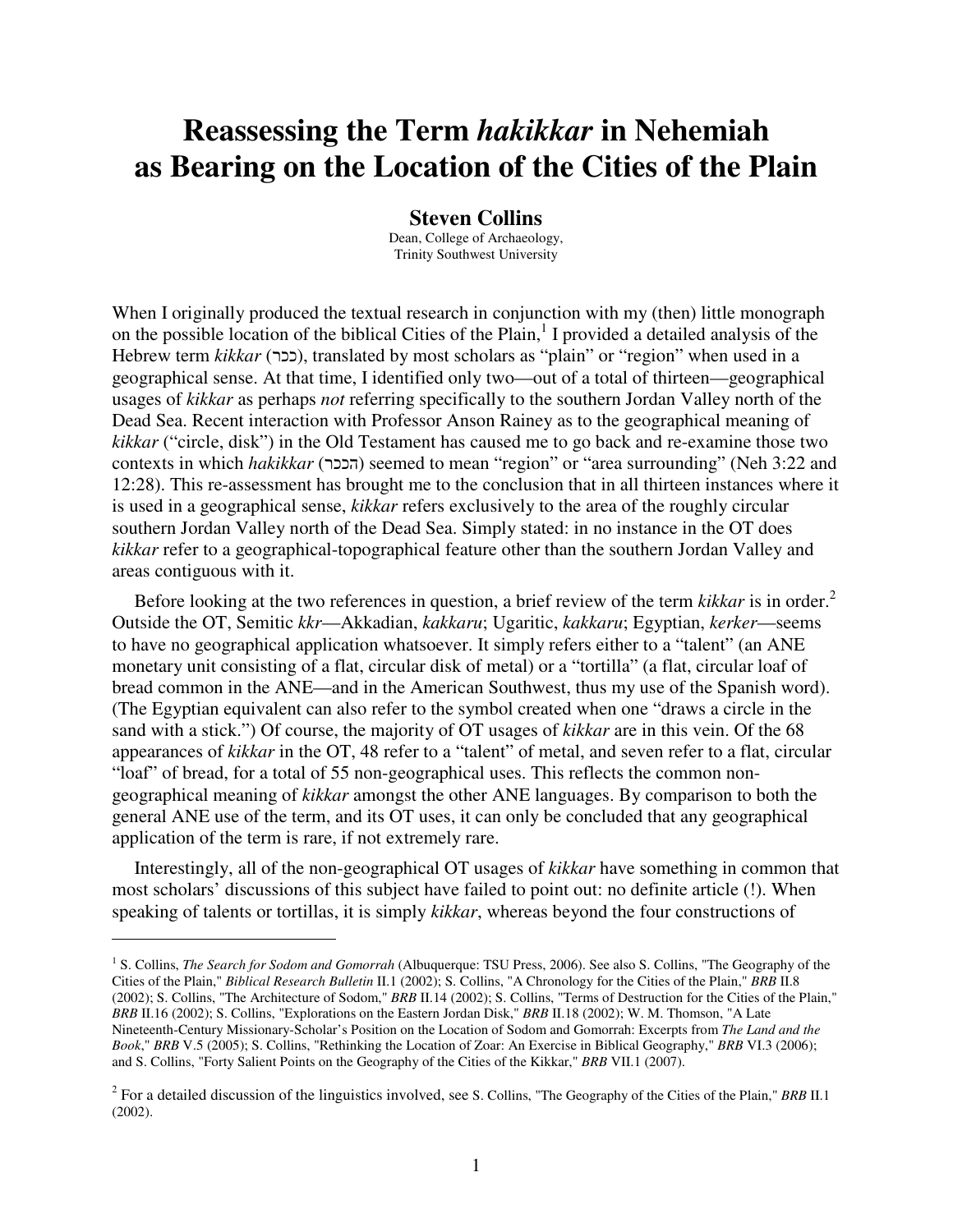geographical *kikkar* with *hayarden* (הירדן), "disk of the Jordan" (as in Gen 13:10-11; 1 Ki 7:46; 2 Ch 4:17), each of the remaining nine geographical applications is *hakikkar*. Thus, it can be stated reasonably that, with the article, *hakikkar* constitutes a reference to a definite geographical area, "THE Kikkar." And, as I have suggested many times over, the OT writers likely used the term with reference to the southern Jordan Valley because, to the ground-based observer, it appeared as a vast, disk-like spread of agricultural land, made even more dramatic to the eye by the plateaus rising up about its perimeter. Indeed, the southern Jordan Valley widens out into a 25 kilometer-in-diameter disk just north of the Dead Sea—THE Disk (*hakikkar*) proper. The Kikkar is considerably larger if its adjacent watershed (the facing hills) and contiguous areas of the southern Jordan Valley are included.

It could be further suggested that the four geographical uses of *kikkar* linked with *hayarden* wherein *kikkar* appears without the attached article—are such because they are actually meant to convey the talent/tortilla-like nature of the area, for which a possible translation might be: "Lot looked up and saw that the entire talent/tortilla of the Jordan was well watered…So Lot chose for himself the whole talent/tortilla of the Jordan and set out eastward...and pitched his tents toward Sodom." Only when linked with *hayarden* (the Jordan) does geographical *kikkar* lose its article. All other geographical appearances of *kikkar* are *hakikkar*, a reference to that specific area of the southern Jordan Valley, in what might be considered an "official" regional designation (such as "the Negev"). Thus, *kikkar hayarden* (ככר הירדן) refers to the flat, circular quality of the southern Jordan Valley, while *hakikkar* (הככר) suggests a definite term referring to the same general geographical area north of the Dead Sea. (In this context, it is also worth mentioning that every single use of *hayarden* in the OT refers to the Jordan River proper, and nothing else.)

A brief "chronological" review of the thirteen OT geographical uses of *kikkar* is appropriate here:

- 1. Gen 13:10—"Lot…saw…the whole *kikkar hayarden*…"
- 2. Gen 13:11—"So Lot…chose…the whole *kikkar hayarden*…"
- 3. Gen 13:12—"…Lot lived among the cities of *hakikkar*…"
- 4. Gen 19:17—"…don't…stop anywhere in *hakikkar*."
- 5. Gen 19:25—"…[YHWH] overthrew those cities and all of *hakikkar*…"
- 6. Gen 19:28—"[Abraham] looked down toward…the land of *hakikkar*…"
- 7. Gen 19:29—"…when [Elohim] destroyed the cities of *hakikkar*…"
- 8. Deu 34:3—"…*hakikkar* of the valley of Jericho…"

9. 2 Sa 18:23—"…Ahimaaz ran by way of *hakikkar*…"

- 10. 1 Ki 7:46—"…[objects] cast in clay molds in *kikkar hayarden*…"
- 11. 2 Ch 4:17—"…[objects] cast in clay molds in *kikkar hayarden*…"
- 12. Neh 3:22—"…repairs made…by the priests, men of *hakikkar*…"
- 13. Neh 12:28—"…singers…were brought together…from *hakikkar*, ones from around Jerusalem…"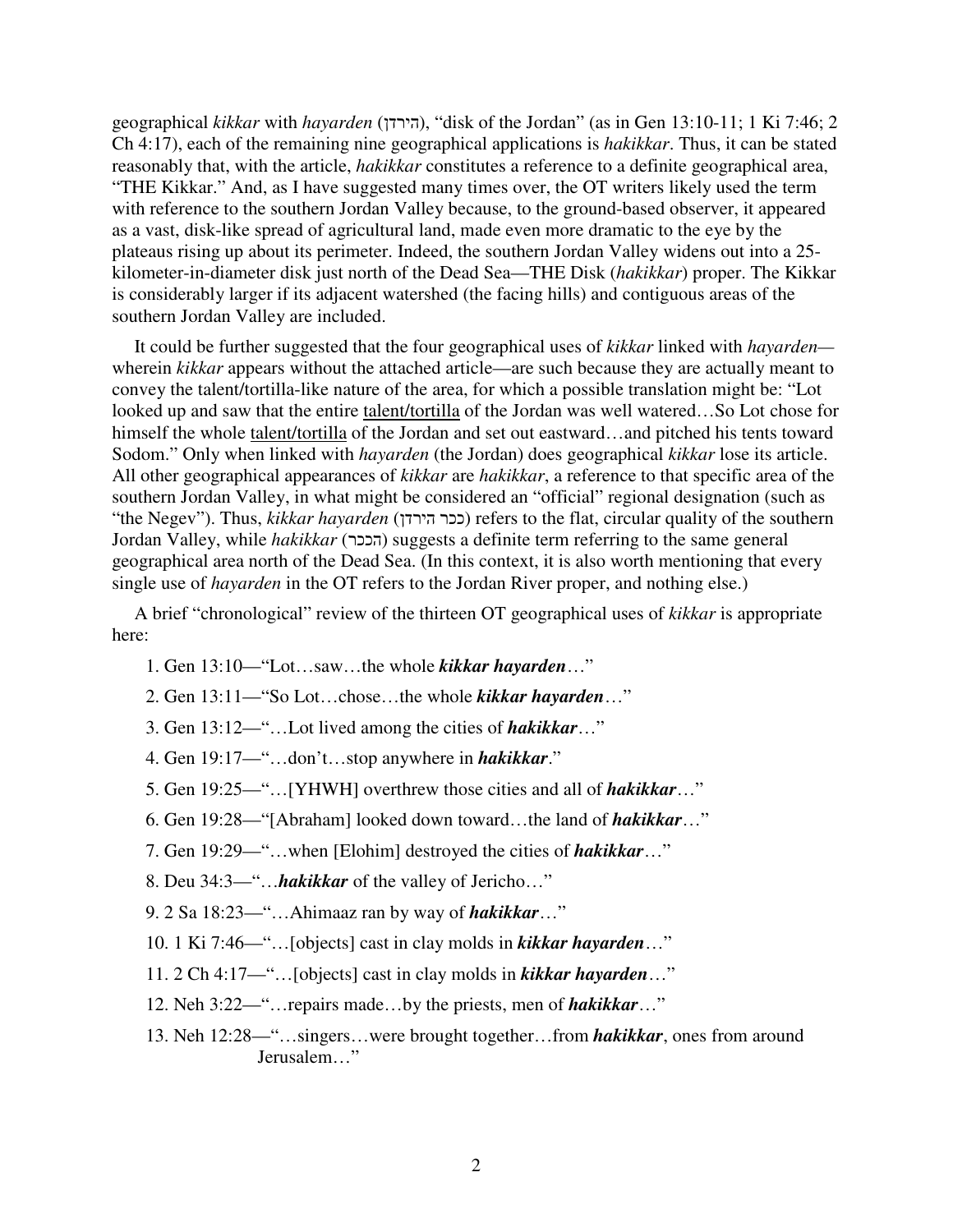That the first eleven uses of *kikkar* above refer to the southern Jordan Valley north of the Dead Sea is hardly disputable, as I have demonstrated elsewhere.<sup>3</sup> But what about #12 and #13? In my former analysis of *hakikkar* from these two contexts in the book of Nehemiah, I more or less capitulated to the idiomatic connotation assigned to it by most translators—something like "region" or "area around." Generally, *hakikkar* is translated like this (bold letters) in these two verses:

Neh 3:22—"The repairs next to [Eliashib's house] were made by the priests from **the surrounding region**."

Neh 12:28-29—"The singers also were brought together from the **region** around Jerusalem…"

But looking closer, I now lean strongly in the direction that *hakikkar* in neither of these contexts means "region" in some general sense, but in both cases refers specifically to the southern Jordan Valley, consistent with all the other geographical uses of *kikkar* in the OT. Such a conclusion can be reached by extending one's vision over a larger section of the context for each passage. By including additional phrases, and not assuming the meaning "region," but instead translating *hakikkar* as "the Kikkar" = "the Disk" (= the southern Jordan Valley north of the Dead Sea), a meaning consistent with "the Disk of the Jordan" is logical, even preferred:

Neh 2:20-3:23—"…We [God's] servants will start rebuilding [Jerusalem's city wall]…Eliashib the high priest and his fellow priests went to work and rebuilt the Sheep Gate…The men of Jericho built the adjoining section, and Zaccur son of Imri built next to them…The next section was rebuilt by the men of Tekoa…Next to them, repairs were made by men from Gibeon and Mizpah…places under the authority of the governor of Trans-Euphrates…The Valley Gate was repaired by Hanun and the residents of Zanoah…Next to him, Meremoth son of Uriah…repaired another section…The repairs next to him were made by the priests from *the Kikkar*. Beyond them, Benjamin and Hashub made repairs in front of their house…"

Neh 12:27-29—"At the dedication of the wall of Jerusalem, the Levites were sought out from where they lived and were brought to Jerusalem to celebrate joyfully the dedication…The sons of **the singers** were brought together, and from *the Kikkar*, **from around Jerusalem**—from the villages of the Netophathites, from Beth Gilgal, and from the area of Geba and Azmaveth, for **the singers from around Jerusalem** had built villages for themselves."

In the first Nehemiah passage, there is no reason to understand *hakikkar* as anything other than the southern Jordan Valley, simply as a reference to priests from that area. In the second passage, it is interesting to note that Beth Gilgal, Geba and Azmaveth are all found on the watershed leading down to the Kikkar north of the Dead Sea, and could have been considered as belonging to the Jordan Disk, being in the area contiguous to its western edge (some scholars have placed Beth Gilgal at Gilgal near Jericho). On any count, the phrase in 12:29, "the singers from around Jerusalem" (המשררים סביבות ירושלם) is identical to the same construction found in 12:28, except that in 12:28 the prepositional phrase "and from the Kikkar" is inserted (almost parenthetically) between "singers" and "from around Jerusalem" ( המשררים ומן־הככר סביבות ירושלם(. Thus, the sentence, "the singers were brought together, and from the Kikkar, from around Jerusalem," could simply mean that they came from the vicinity of Jerusalem, and also

 $\overline{a}$ 

<sup>&</sup>lt;sup>3</sup> Collins, "Geography."